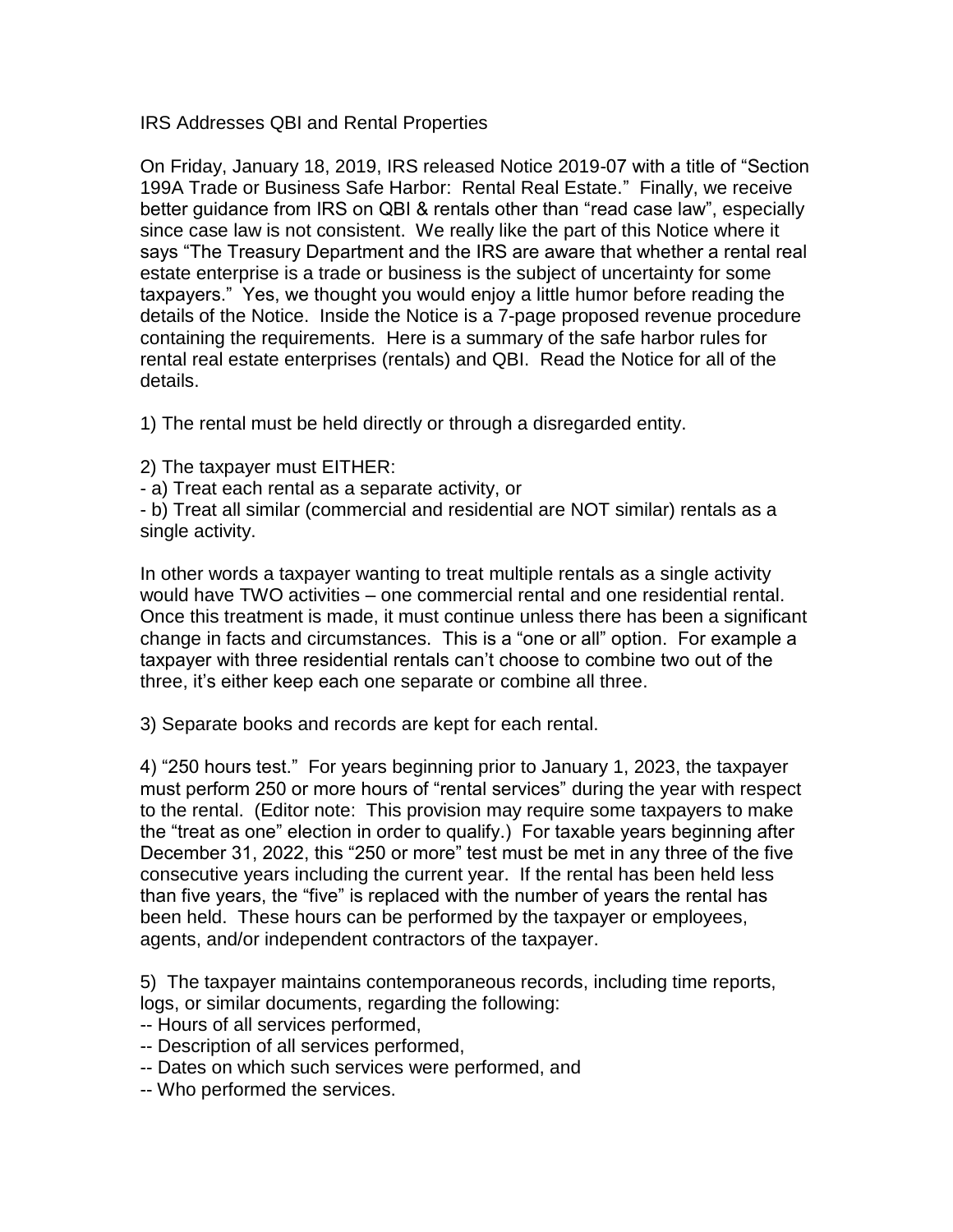"Rental services" for this purpose include:

- i) Advertising to rent the property,
- ii) Negotiating and executing leases,
- iii) Verifying information contained in prospective tenant applications,
- iv) Collection of rent,
- v) Daily operation, maintenance, and repair of the property,
- vi) Management of the real estate,
- vii) Purchases of materials, and
- viii) Supervision of employees and independent contractors.

"Rental services" for this purpose does NOT include financial or investment management activities, such as:

i) Arranging financing,

- ii) Procuring property,
- iii) Studying and reviewing financial statements or reports on operations,
- iv) Planning, managing, or constructing long-term capital improvements, or
- v) Traveling to and from the real estate.

Rentals that do NOT qualify for this safe harbor treatment include:

a) Real estate used by the taxpayer or an owner of a passthrough as a residence for ANY part of the year under the vacation home rules of Section 280A, or b) Rentals under a triple net lease.

STATEMENT REQUIRED - To use this safe harbor provision the taxpayer must attach a statement to the tax return that the requirements of Section 3.03 of Revenue Procedure \_\_\_\_(currently unnumbered)\_\_\_ have been met. The statement must be signed by the taxpayer or the passthrough entity's authorized representative. The statement must also include: "Under penalties of perjury, I (we) declare that I (we) have examined the statement, and, to the best of my (our) knowledge and belief, the statement contains all the relevant facts relating to the revenue procedure, and such facts are true, correct, and complete." The signer must have personal knowledge of the facts and circumstances related to the statement.

Although this safe harbor is proposed to apply to taxable years ending after December 31, 2017, it is not effective until it is published in final form, BUT taxpayers can apply it immediately.

This applies to all taxpayers, including passthrough entities such as partnerships.

Remember that this is a safe harbor provision. This means a taxpayer who meets these rules can treat the rental property as QBI. If the taxpayer doesn't meet the safe harbor rules, the rental property may still qualify as QBI if it meets the definition of a trade or business. (In other words, you can still argue about the issue.)